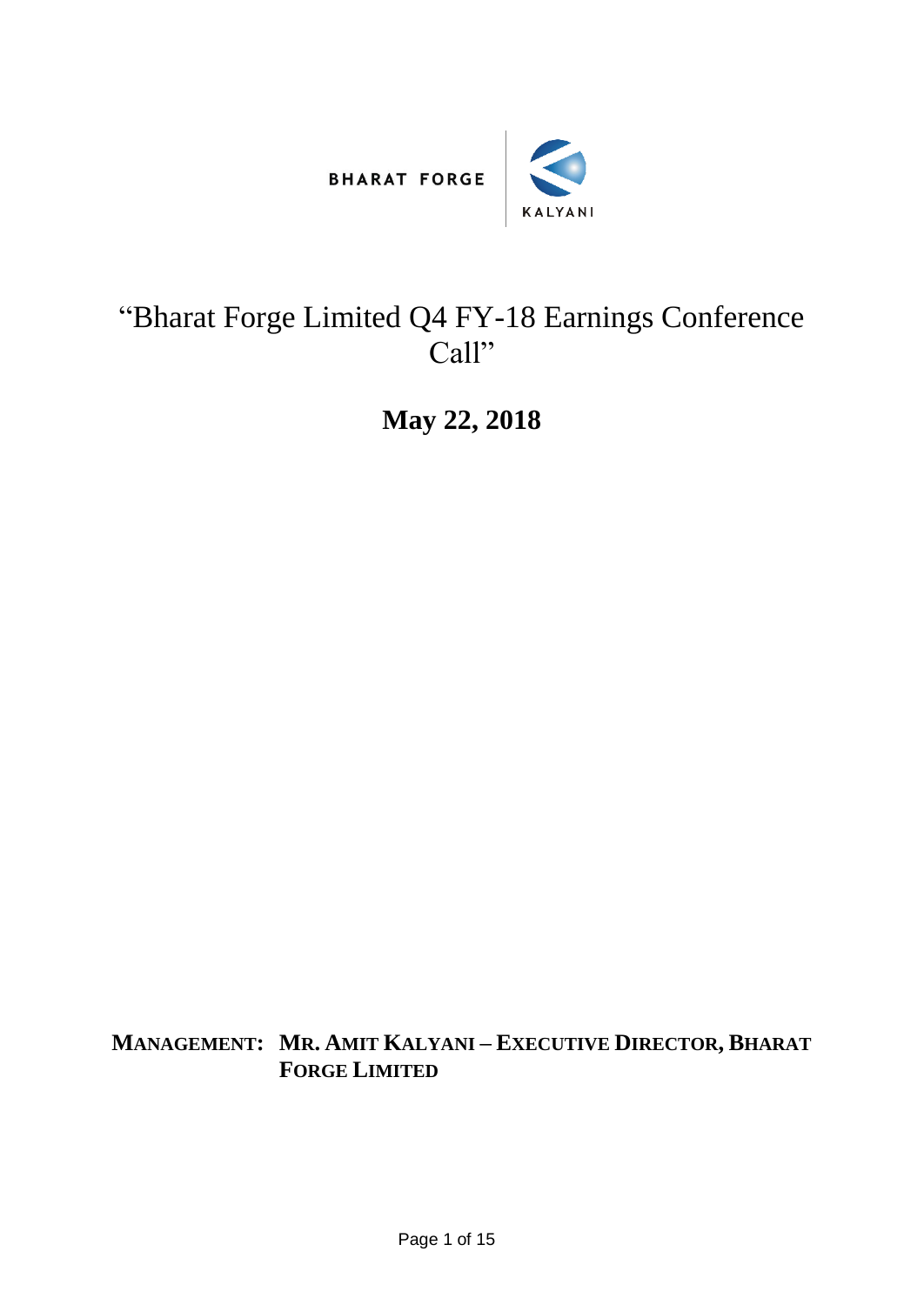**Moderator:** Ladies and gentlemen, good day and welcome to Bharat Forge Q4 FY18 Analyst Earnings Conference Call. As a reminder, all participants' lines will be in the listen-only mode. There will be an opportunity for you to ask questions after the presentation concludes. Should you need assistance during the conference call, please signal for an operator by pressing '\*' then '0' on your touchtone phone. Please note that this conference is being recorded. I now hand the conference over to Mr. Amit Kalyani. Thank you and over to you, sir.

**Amit Kalyani:** Welcome to everyone for the Bharat Forge Q4 & FY18 Conference Call. First of all I would like to share a few details and then open up for Q&A.

> I have with me our team from Finance and Investor Relations. Let us look at the quarter to start with. Our shipment tonnage for the quarter was about 68,700 tons which is about 5.5% higher than last quarter and about 24% higher than last year. Our domestic sales were about Rs. 650 crores which was about 7% higher than last quarter, about 23% higher than last year.

> Exports were about Rs. 815 crores which is about 4% higher than last quarter and about 36% higher than last year. Our total revenue was about Rs. 1,466 crores which is 5.5% higher than last quarter, 30% higher than last year. EBITDA was about 6.5% higher than last quarter and 35% higher than last year. And the operating PBT was Rs. 371 crores which was about 9.6% higher than last quarter and about 46% higher than last year.

> In terms of the full year, we had a growth of about 25% on shipment tonnage. Our domestic sales grew about 21%. Exports by about 53%. Total revenue up by about 37%, EBITDA up by 43% and PBT on the operating basis was Rs. 1,303 crores which is about 56% higher. I would also like to highlight a few more facts. We have seen a strong growth this year driven by surge in demand in the Indian market and the global markets and in commercial vehicles and the industrial markets across the world.

> Our passenger car growth has been about 30% this year due to increase in market share and new programs ramping up. This should continue next year as well. We have seen margins remaining strong in spite of the inflationary impact of steel prices which are a pass-through, but they do inflate your top line to some extent. Our balance sheet continues to strengthen. We are now on a net of cash basis debt free. And we have cash of about Rs. 1,600 crores on balance sheet.

> Our recent order wins brings our total order wins now to about Rs. 1,500 crores, of which 90% come from passenger cars and industrial sectors and therefore create further de-risking opportunities and more growth opportunities going forward in the future. Our board in its meeting today has approved an investment of Rs. 400 crores in Baramati in a new forging and machining facility for heavy and large complex parts which we have tremendous demand and orders for. And this along with our new plant coming up in Andhra Pradesh will give us a new launch pad for further avenue of growth.

> Our R&D facility in MIRA is now fully functional and is already working on product development in EV products and solutions, both in drivelines and electronics as we had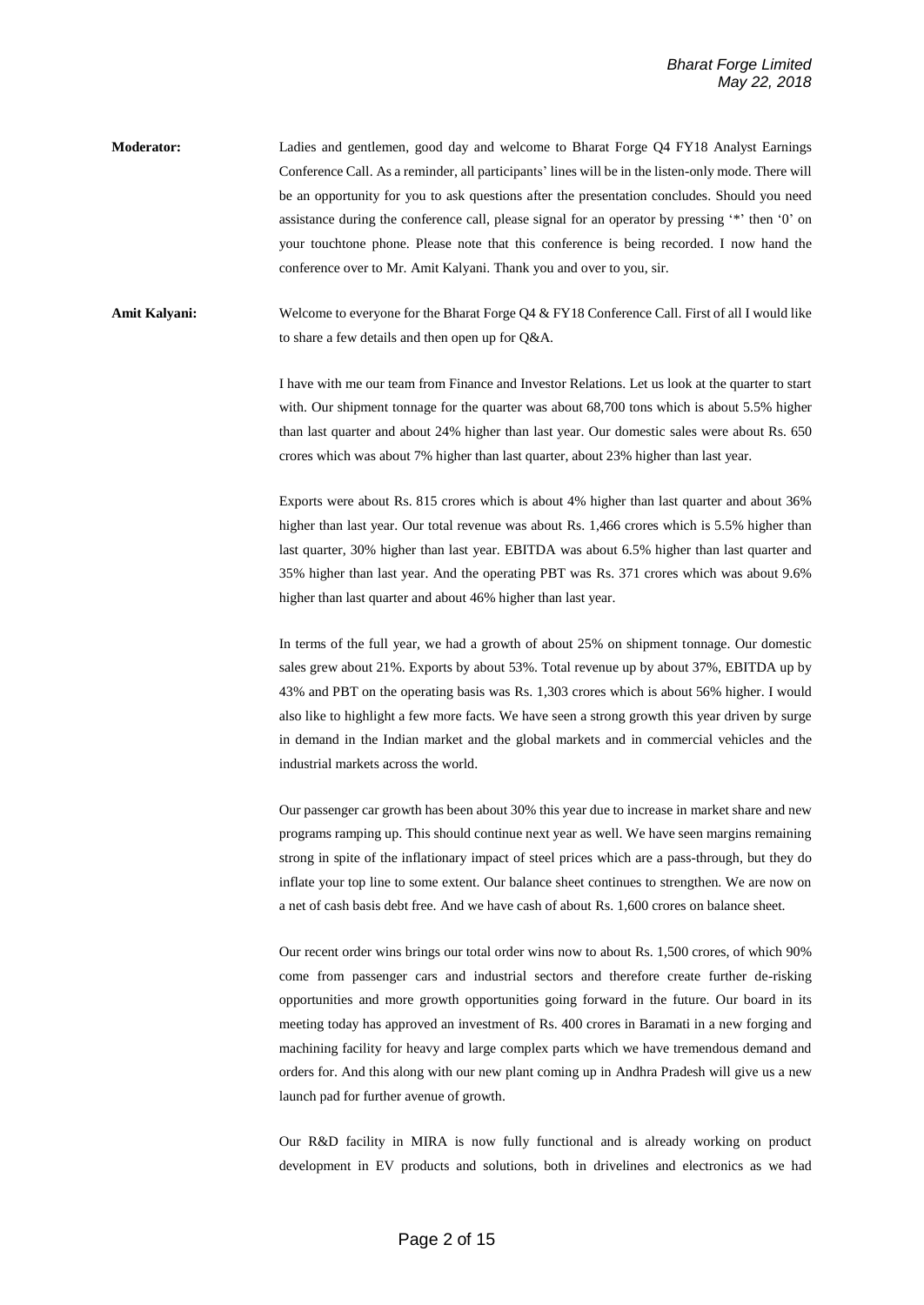mentioned earlier. And our subsidiaries have performed well. Performance will improve substantially this year as well as our Aluminum business ramps up. And certain new order wins we have had on the hybrid side also starts scaling up.

I would also like to highlight that this quarter we have had an exceptional item of Rs. 133 crores which is a provision that we have taken for some investments we had made in non-core business activity during 2011-12-13 period which we obviously are not pursuing anymore and therefore we are taking this provision. This is a onetime activity, and this completely cleans up the balance sheet of Bharat Forge.

In addition, I would also like to mention two more things that in this quarter you will see the other expenses have gone up and that is largely because there is foreign exchange loss. There is also increase in R&D expenses including the MIRA facility. All of our R&D expenses are charged off to P&L in the quarter in which they are incurred. We do not capitalize any of our R&D expenses. Additionally, the domestic industrial sector business has been slightly impacted by delays in tender driven businesses, but these are not businesses that are lost, rather they are just delayed by 1 or 2 quarters.

I also want to emphasize that we are expecting a very strong year in 2019. We have tremendous business traction and demand and in fact one of the reasons why we have brought forward our CAPEX is also because we expect that by the time it comes online, we should be at the peak of the cycle and be ready to harvest that increased demand that we expect. A lot of the new products that we are winning business is based on R&D that the company has done and therefore this will become a trend for the company and move from just components into subsystems and further add value to the products that we are producing and supplying.

And this will also fit very well with the work that we are doing at our various R&D centers both in India and abroad in different technologies and use these different technologies and capabilities to address business opportunities in new areas including industrial sector, including aerospace, including electric vehicles etcetera.

That is really all I have to say, and I would be happy to answer your questions.

**Moderator:** Thank you very much, sir. Ladies and gentlemen, we will now begin with the question-andanswer session.

The first question is from the line of Binay Singh from Morgan Stanley. Please go ahead.

**Binay Singh:** Just looking ahead, this has been an exceptionally good year. Your tonnage per quarter is almost at an all-time high, grew by around 15%. Overall revenues grew by around 37%. What do you think when you say the next year will be a strong year? What sort of growth do you see as a wide range and which are the key segments that you think will be the key growth drivers from here on for the company?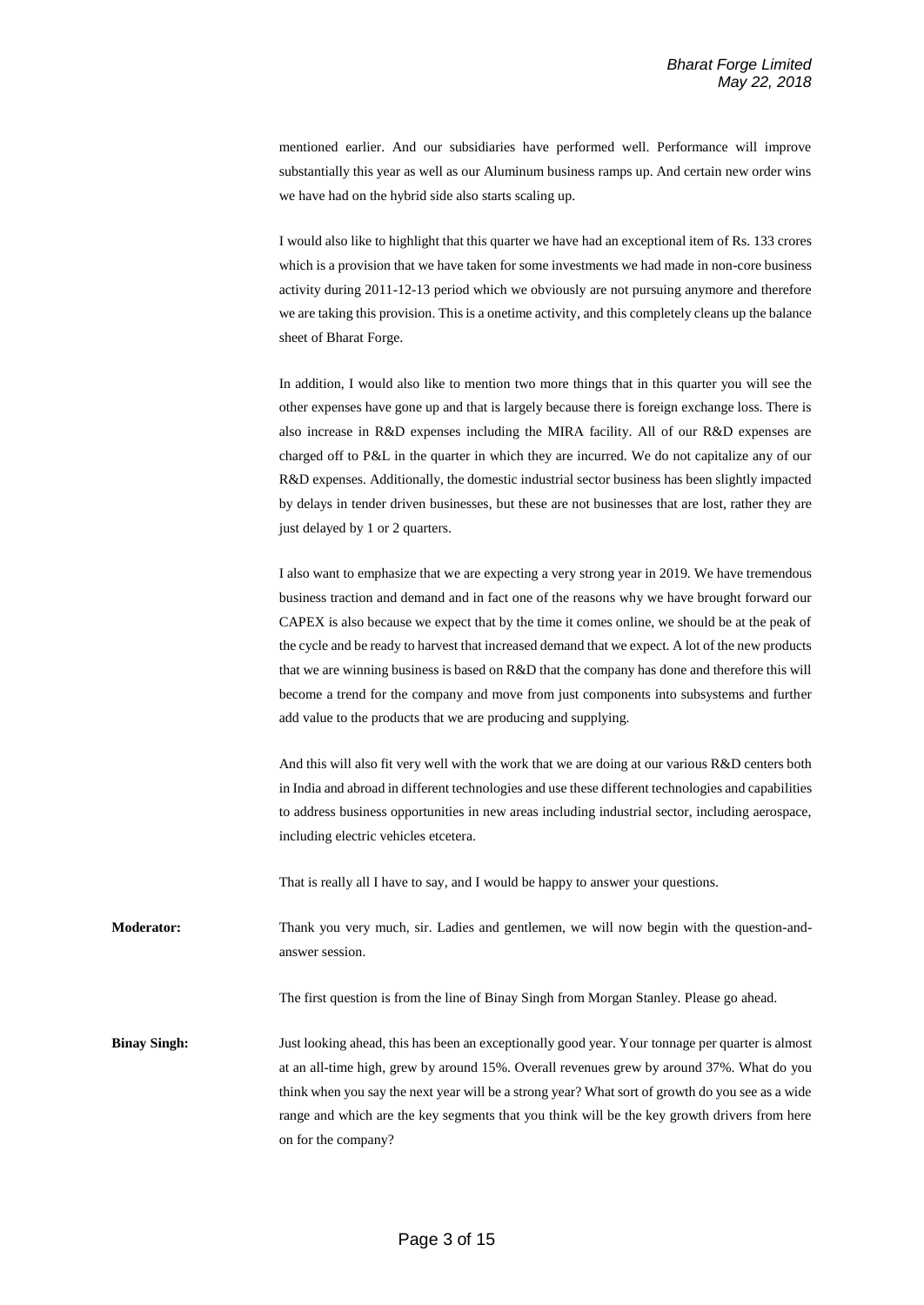- **Amit Kalyani:** In terms of the end market segments we expect that the commercial vehicles segment both in India and in the US, the construction mining, Oil and Gas sectors to be the growth drivers and for the company uniquely we also expect the passenger car sector and the Agricultural sector to be a big growth driver because in addition, to the underlying demand these are the sectors where we have one new business and will harvest this new business in this new year. I do not want to give you the numbers, in terms of growth but we expect a fairly strong double-digit growth.
- **Binay Singh:** And the big delta change, it sort of sounds like will be very similar to this year. Like in this year, the big delta change was US market?
- **Amit Kalyani:** I do not want to comment on that but God willing it should be a good year as well.
- **Binay Singh:** And on the margins also we understand your costs are a pass through? Is it a quarter lag or is it within the same quarter?
- **Amit Kalyani:** You know it really depends in certain geographies it is on a quarter lag basis, certain geographies if it is on a bimonthly, I mean every 2-monthly basis, it really depends customer to customer and market to market.
- **Binay Singh:** And lastly any update on the defense? What is happening on the India side in that?

Amit Kalyani: You know defense side we have made a lot of progress. Two of our platforms are now fully tested and ready for the army to start trails and you know hopefully this year we should see something moving in that area but notwithstanding the big programs we have made a lot of progress on the supply side to the operation side of the army which is you know your spare consumables those kind of things. And that also has seen tremendous growth. So I think it is not going to be too far in the future by the time we get to almost \$100 million business on the defense side annually. These are obviously not the big programs that we are going after.

- **Moderator:** Thank you. Next question is from the line of Puneet Gulati from HSBC. Please go ahead.
- **Puneet Gulati:** Just wanted to understand on this new CAPEX. When do you expect this CAPEX to commission?
- Amit Kalyani: By this time next year it will be in production.
- **Puneet Gulati:** And how much in terms of tonnage it is likely to add?
- **Amit Kalyani:** See Rs. 400 odd crores CAPEX should give us Rs. 600 crores, Rs. 650 crores minimum maybe it is better it could go to even double the amount of investment.
- **Puneet Gulati:** And what all products are you targeting here?
- Amit Kalyani: Variety of products for both trucks and commercials, commercial vehicles industrial and passenger cars.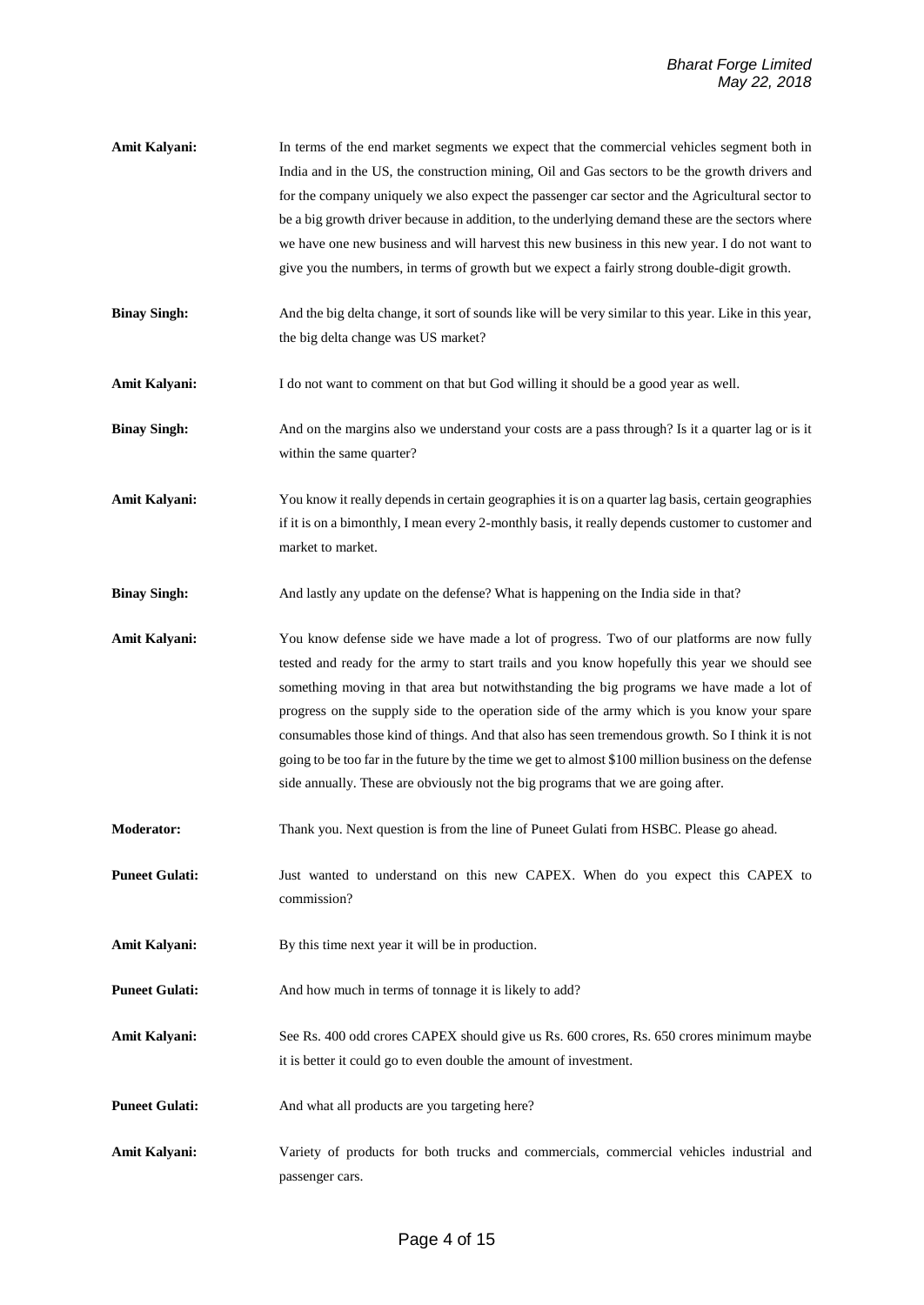**Puneet Gulati:** Can you also share what is the share of revenue from your oil business right now and how is it looking based on what is happening with the oil prices? Are you seeing any more traction there? **Amit Kalyani:** So revenue was about \$115 million. But we have made a roadmap to grow that quite nicely. At least double. **Puneet Gulati:** In what period of time? Amit Kalyani: In the next 3 years or so. **Puneet Gulati:** Is it largely based on similar products or new products? **Amit Kalyani:** See new customers the existing capabilities, new products for existing customers and new geographies. **Puneet Gulati:** So when you say 110 million this is for the run rate based on the quarter or? **Amit Kalyani:** This is for a year. **Puneet Gulati:** What would be number for the quarter if you can share? Amit Kalyani: I do not exactly have that right now. **Puneet Gulati:** Lastly just wanted to understand a bit more on your overseas subsidiaries. There was some restatement for CY16, if you can help me understand what has been restated really there? **Amit Kalyani:** There is no restatement. **Puneet Gulati:** As I look through the release for last year the number was Rs. 32.8 billion of revenues for CY16 while this year it is almost same number is Rs. 22.5 billion? Amit Kalyani: No, that excludes our trading subsidiary through which the exports are routed. These are operating subsidiaries. **Puneet Gulati:** Okay, so the trading subsidiaries no longer exist now, is it? **Amit Kalyani:** No, it exists but that is the pass through because it is double accounting of sales. So we do not account for that. We are showing you the overseas operating subsidiaries numbers. **Puneet Gulati:** And also EBITDA was also at Rs. 1,876 crores last year now it is showing Rs. 1689 crores. So is that EBITDA also attributed to the trading part only? Amit Kalyani: Maybe you can get in touch with Raj and team post the call because these are numbers which are so granular that I would not be able to shed too much light on it right now.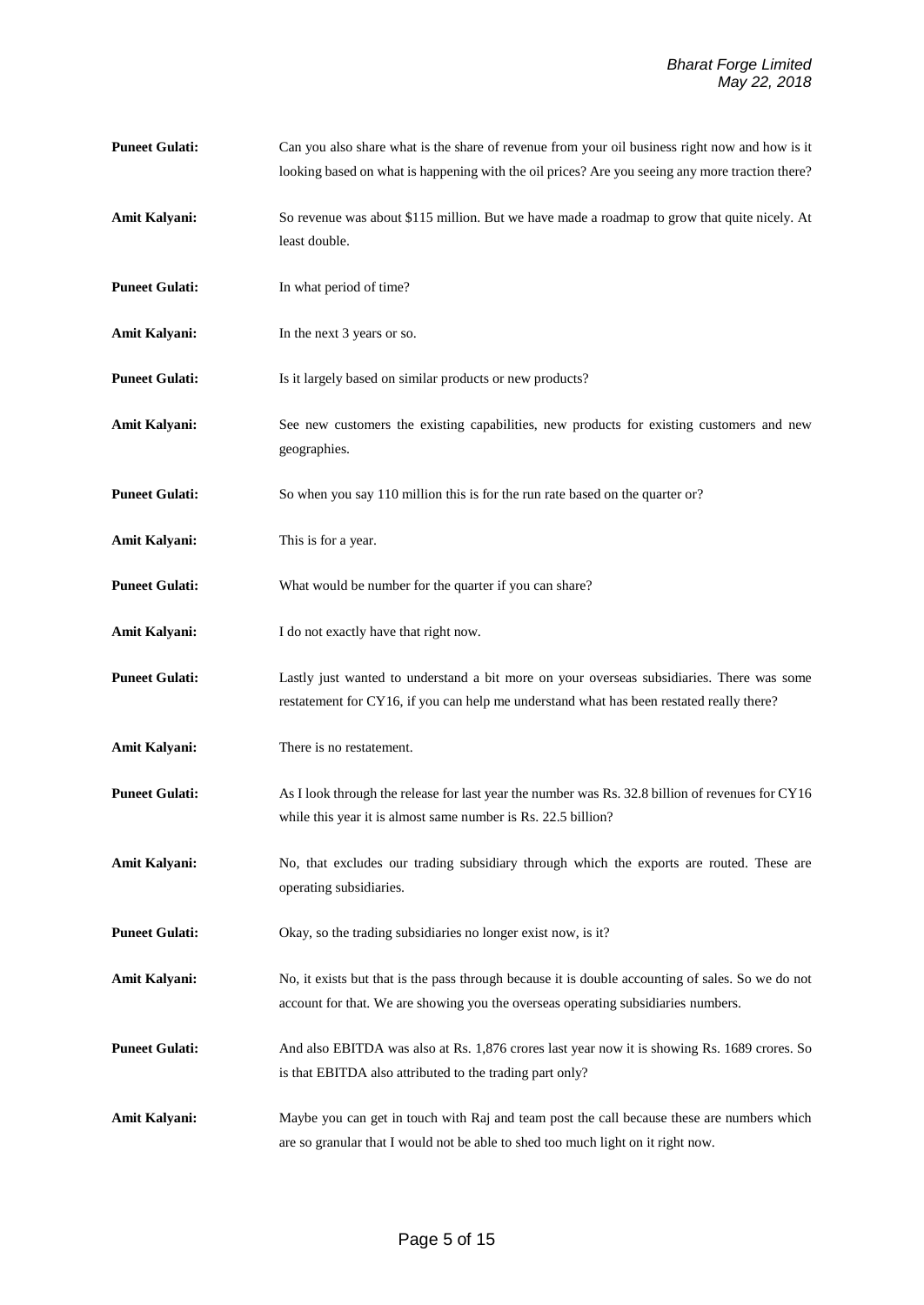- **Puneet Gulati:** And last year also if you can share you have mentioned that lot of new orders have been won on the new industrial sector so if you can give?
- **Amit Kalyani:** We have won business in the Industrial sector. We have won business in the passenger car sector and some small business also on the commercial vehicle sector. In the industrial sector or the non-automotive sector also includes agricultural sector, aero and other industrial and passenger car.
- **Puneet Gulati:** Okay, can you give more color on what other industrials?
- Amit Kalyani: I cannot share any more on that.
- **Moderator:** Thank you. Next question is from the line of Kapil Singh from Nomura Securities. Please go ahead.
- **Kapil Singh:** Firstly I wanted to check on this new business wins. We have talked about Rs. 1,500 crores order wins over last 2 years. So is Rs. 1,500 crores is annualized run rate or is it over certain period?
- **Amit Kalyani:** Total business.
- **Kapil Singh:** Okay, so annualized how much should we expect?
- **Amit Kalyani:** You know these are different programs starting at different points in time. The annual run rate on this business will be slightly less than Rs. 1,500 crores but at maturity. You know these are long programs but Rs. 1,500 crores is not the value overall cumulative number of years. It is the total business in any one year if all the businesses were happening concurrently.
- **Kapil Singh:** Is anything reflecting in FY18 so far out of this?
- **Amit Kalyani:** Nothing meaningful.
- **Kapil Singh:** Second I wanted to check on CAPEX. What was the CAPEX in FY18 and what is it we are looking total CAPEX including the Baramati investment for next year?
- Amit Kalyani: Current year is about Rs. 320 crores and next year will be about Rs. 500 crores.
- **Kapil Singh:** Okay, so our maintenance CAPEX is only around Rs. 100 crores is it?
- **Amit Kalyani:** This CAPEX that I have told you includes the Andhra facility and Baramati Machining and little bit of CAPEX in Mundhwa. It includes everything. It includes maintenance and other CAPEX.
- **Kapil Singh:** Okay so total will be Rs. 500 crores for FY19?
- **Amit Kalyani:** What was happened in one year, it is going happen over one-and-a-half to two years.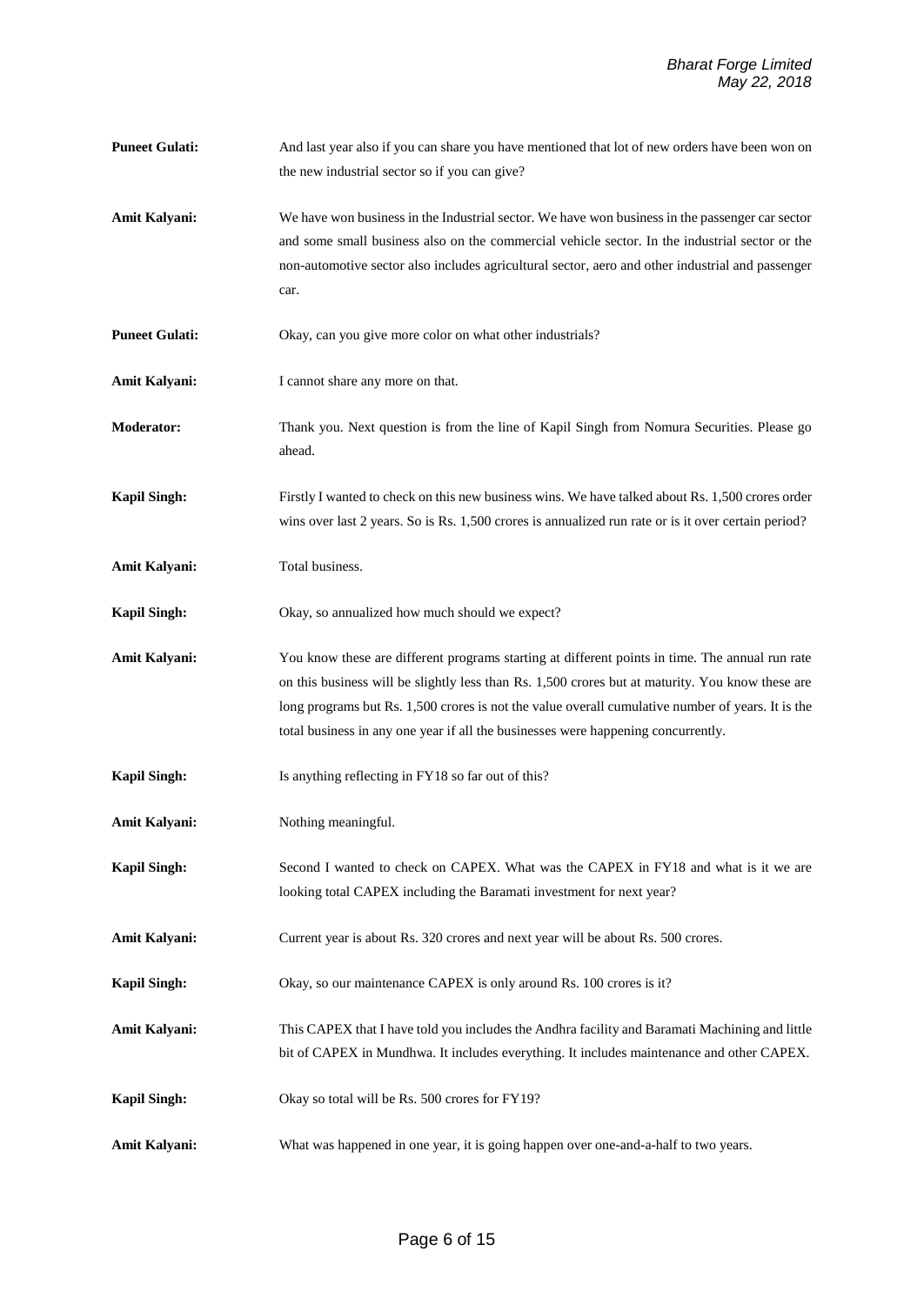| <b>Kapil Singh:</b> | Okay, so for FY19 we should build in around Rs. 500 crores?                                                                                                                                                                                                                                                                                                                                                                                                                                                                      |
|---------------------|----------------------------------------------------------------------------------------------------------------------------------------------------------------------------------------------------------------------------------------------------------------------------------------------------------------------------------------------------------------------------------------------------------------------------------------------------------------------------------------------------------------------------------|
| Amit Kalyani:       | Yes.                                                                                                                                                                                                                                                                                                                                                                                                                                                                                                                             |
| <b>Kapil Singh:</b> | Lastly can you also share the industry growth outlook for domestic CVs and also the US class<br>8?                                                                                                                                                                                                                                                                                                                                                                                                                               |
| Amit Kalyani:       | Yes, so the industry outlook for the calendar year 18 for the US is a growth of about 28%. India<br>outlook is higher than what I am going to tell you, but we are forecasting a growth of about 10%<br>to 12%.                                                                                                                                                                                                                                                                                                                  |
| <b>Kapil Singh:</b> | Also on the industrial side because it is a bit of volatile business especially domestic industrial,<br>what kind of growth should we expect there?                                                                                                                                                                                                                                                                                                                                                                              |
| Amit Kalyani:       | I would say upwards of 10% because the only reason I am saying is that is also because we are<br>coming up to 2019 I do not know how much decision making is going to happen but there are<br>certain programs where we have already won business which will happen in this timeframe. So<br>we expect at least that much growth but in other areas we can see very strong growth.                                                                                                                                               |
| <b>Kapil Singh:</b> | What was the currency realization for the quarter? And what should we expect for next year?                                                                                                                                                                                                                                                                                                                                                                                                                                      |
| Amit Kalyani:       | It was about Rs. 68.3 and going forward will be more or less similar.                                                                                                                                                                                                                                                                                                                                                                                                                                                            |
| <b>Kapil Singh:</b> | Okay, so I just wanted to understand the hedging that you have for next year?                                                                                                                                                                                                                                                                                                                                                                                                                                                    |
| Amit Kalyani:       | I am sorry I cannot share that right now. I do not have that figure with me.                                                                                                                                                                                                                                                                                                                                                                                                                                                     |
| <b>Moderator:</b>   | Thank you. Next question is from the line of Amyn Pirani from Deutsche Bank. Please go ahead.                                                                                                                                                                                                                                                                                                                                                                                                                                    |
| <b>Amyn Pirani:</b> | My question is on the new revenue drivers which are still small but are expected to ramp up like<br>the aerospace and railways. What are the kinds of revenues that we have been able to do this<br>year and what is the outlook for the next maybe one to two years?                                                                                                                                                                                                                                                            |
| Amit Kalyani:       | On railways and aerospace, see railways have been a slow year because both outside India you<br>know what is happening in the railways. In aerospace and defense, it has been a flattish year for<br>us but we are definitely creating a larger product portfolio on aerospace so that will give us<br>growth going forward. On railways what we are doing now is we are focusing more on<br>subsystems and aggregate rather than just components especially for like the products that we<br>have developed like turbochargers. |
|                     | These are significantly higher value products which are designed and developed by us. We can<br>supply them to anybody in any country. So this is the kind of growth opportunity we see. I do<br>not want to put a big number to it, but I think you know it will start growing but unfortunately,<br>I cannot tell you anything more than that you know.                                                                                                                                                                        |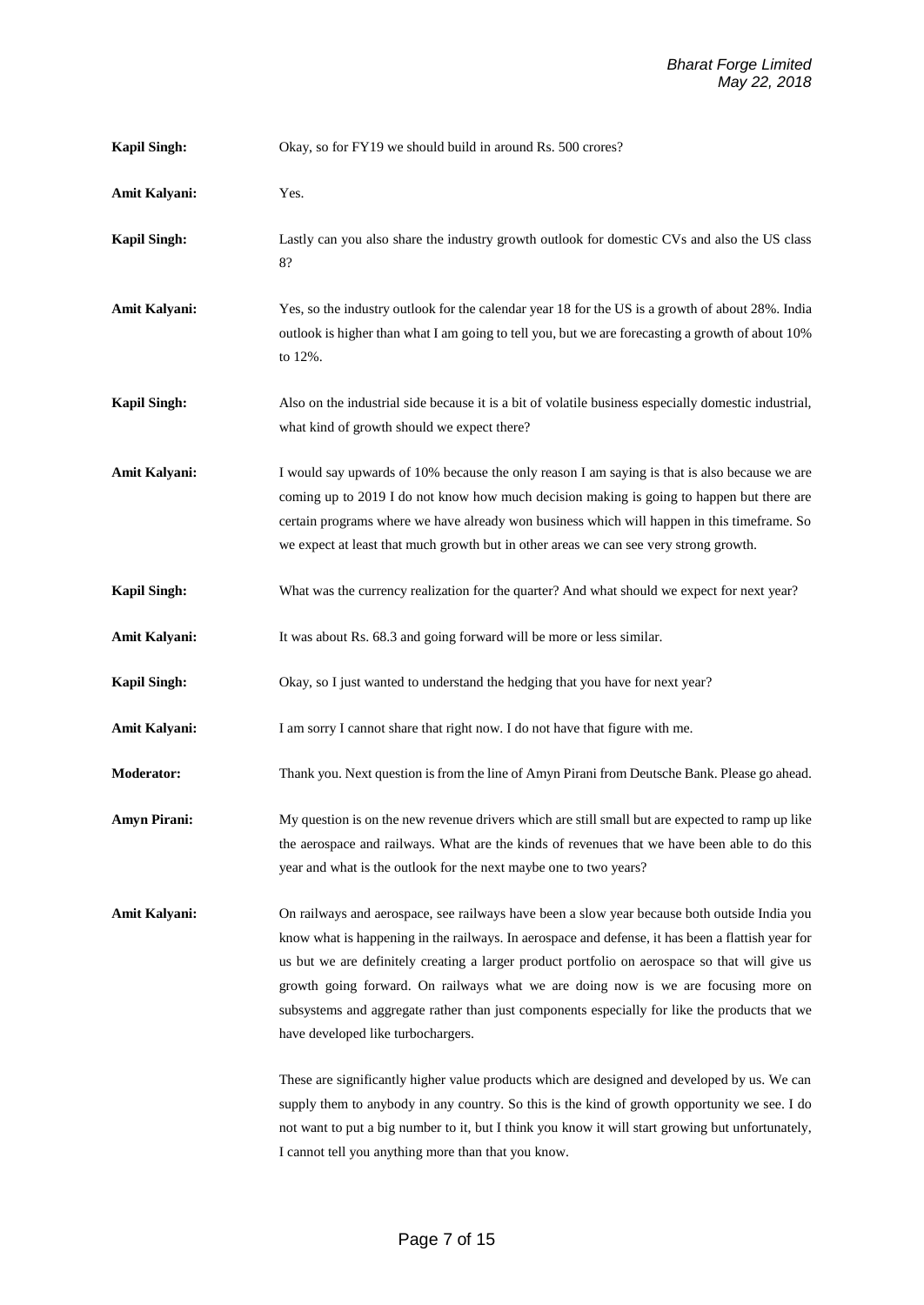- **Amyn Pirani:** Okay, and specifically on aerospace have we already started delivering on all the, I think we had 3 or 4 orders?
- Amit Kalyani: Yes, we are supplying. But in addition, to the existing supply, the new products are under qualification and testing and once that is completed then the ramp up will happen.

**Amyn Pirani:** Okay, and just to come back to India non-auto business, as somebody has also mentioned that has been a segment which has not really taken off in a big way like your India CV, Global CV and your Global non-auto. So which specific segment could actually maybe not this year but is a big opportunity for you?

**Amit Kalyani:** Very simple. The whole Agri sector is the one to take off in India. With the cost of rural labor and farm labor going up the automation and all this use of implements is going up. That is the key area. Mining is a key area. I mean mining has been dead because of all the environmental and other issues going on.

> If you look at just Coal India and the iron ore production in India it is basically going to double. So that is a huge investment. If and when the coal and iron ore production doubles even the railway sector will get a big boom. Because that is how these large commodities are largely transported. So this corollary effect or let us say the ripple effect of that will be tremendous.

- **Amyn Pirani:** Okay, and in Agri mainly the component that you supply to tractors or is there something else that also?
- Amit Kalyani: No, earlier we used to only supply to tractors. Now we are also supplying to a lot of other implements used in harvesting and picking and stuff like that. Mechanization is coming in a big way in agriculture now.
- **Moderator:** Thank you. Next question is from the line of Jinesh Gandhi from Motilal Oswal Securities. Please go ahead.

**Jinesh Gandhi:** My first question pertains to your shift in your focus from components to R&D based subassembly systems. How do you see that impacting your margins and by when can we see that impact reflecting in your P&L?

**Amit Kalyani:** We expect that business to ramp up. Like the first few products we have developed as you know, turbo chargers is one product. We have developed transmission and axle components. That is another component. So these are components which we have developed, tested. The turbo charger is tested and is in supply. But a lot of the products that we are currently developing are products that will see a lot of traction once the BS6 vehicles are produced and get onto the roads.

> Because when BS6 cars is not just a engine and the emission system that changes, it is the entire drive train and power train that changes. So we are producing a lot of components and subsystems and developing these for BS6. So when BS6 comes we will expect to see a large growth in our business in these new areas.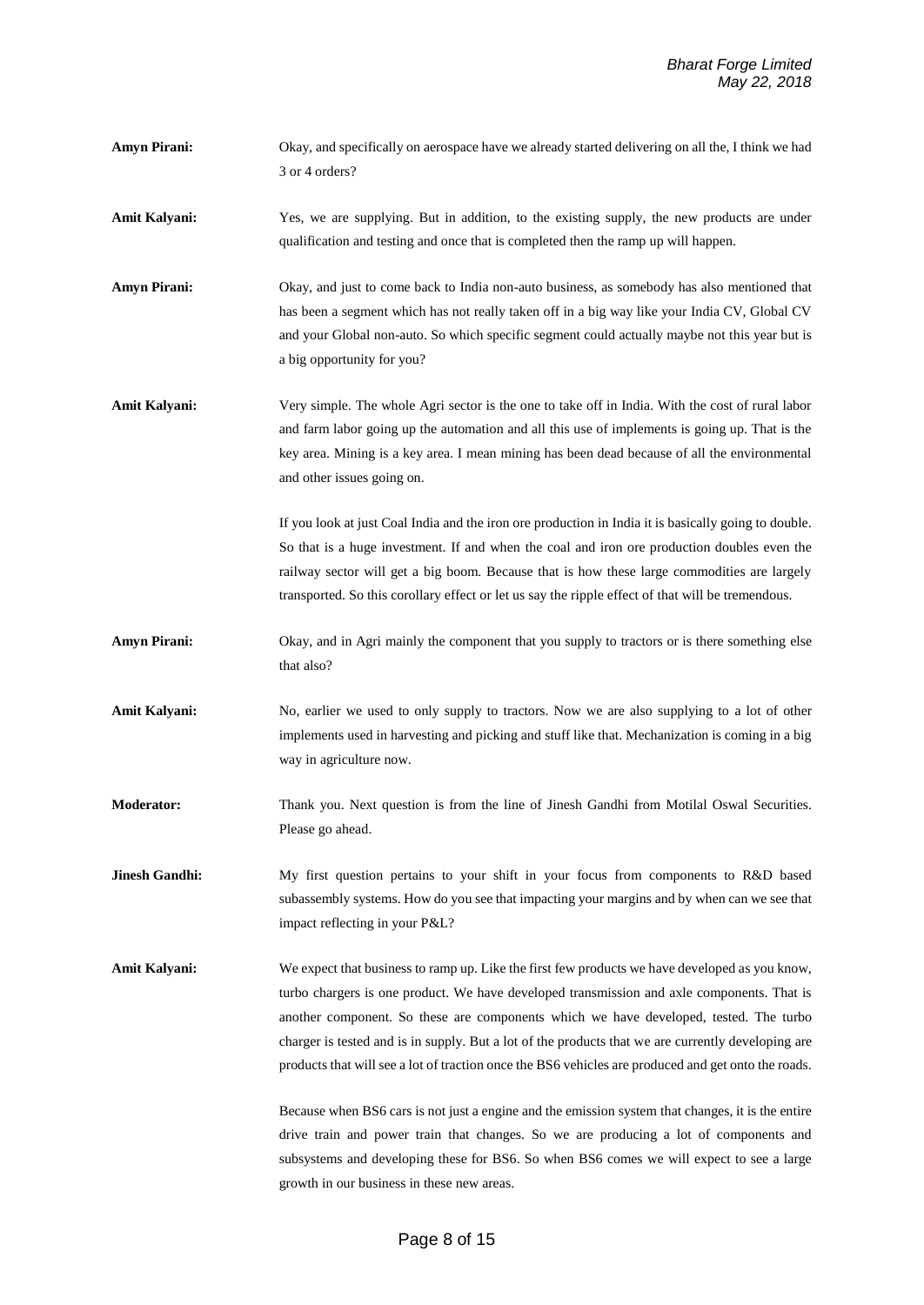| <b>Jinesh Gandhi:</b> | And secondly with respect to aerospace, can you indicate what kind of contribution was from<br>aerospace in this year?                                                                                                                                          |
|-----------------------|-----------------------------------------------------------------------------------------------------------------------------------------------------------------------------------------------------------------------------------------------------------------|
| Amit Kalyani:         | We club aerospace and defense together and if you put it totally it is about Rs 180 odd crores.<br>But this is only the components business.                                                                                                                    |
| <b>Jinesh Gandhi:</b> | And how it was last year?                                                                                                                                                                                                                                       |
| Amit Kalyani:         | It was more or less flat.                                                                                                                                                                                                                                       |
| <b>Jinesh Gandhi:</b> | And one house keeping question. In terms of our depreciation for the quarter, it has declined on<br>QOQ basis as well as YOY. Is there any one-off there or it is more of limited CAPEX which we<br>have done in the last few years which was reflecting there? |
| Amit Kalyani:         | Yes, so also some of the assets have reached 95% of the life, so that is the reason in this particular<br>quarter you will see a dip. But from next quarter onwards you will see with the CAPEX, it might<br>go back to normal.                                 |
| Moderator:            | Thank you. Next question is from the line of Hitesh Goel from Kotak Securities. Please go ahead.                                                                                                                                                                |
| <b>Hitesh Goel:</b>   | Sir, I think I may have missed. Just wanted to understand this Rs. 1,500 crores new order will<br>be executed over what period of time?                                                                                                                         |
| Amit Kalyani:         | This is business that will start from FY19 and will ramp up between FY19, FY20 and it will<br>reach that run rate somewhere between FY20, FY21.                                                                                                                 |
| <b>Hitesh Goel:</b>   | FY21, so basically over a two-year period FY20 and FY21 this will be executed?                                                                                                                                                                                  |
| Amit Kalyani:         | Yes.                                                                                                                                                                                                                                                            |
| <b>Hitesh Goel:</b>   | And sir, basically this also includes the ramp up you are expecting through BS6? It is all included<br>in this number or it is over and above?                                                                                                                  |
| Amit Kalyani:         | Some limited products as this is already orders we received. Now there are already other products<br>which we are developing which are not in the market yet or not have been marketed yet, those<br>are not included.                                          |
| <b>Hitesh Goel:</b>   | And sir, how was this order book say in FY17 end and FY18 end, so how much new orders have<br>you won in FY18 versus FY17? Just for us to get a sense.                                                                                                          |
| Amit Kalyani:         | 40%, 60%; 40% in FY17 and 60% in FY18.                                                                                                                                                                                                                          |
| Moderator:            | Thank you. Next question is from the line of Sonal Gupta from UBS Securities. Please go ahead.                                                                                                                                                                  |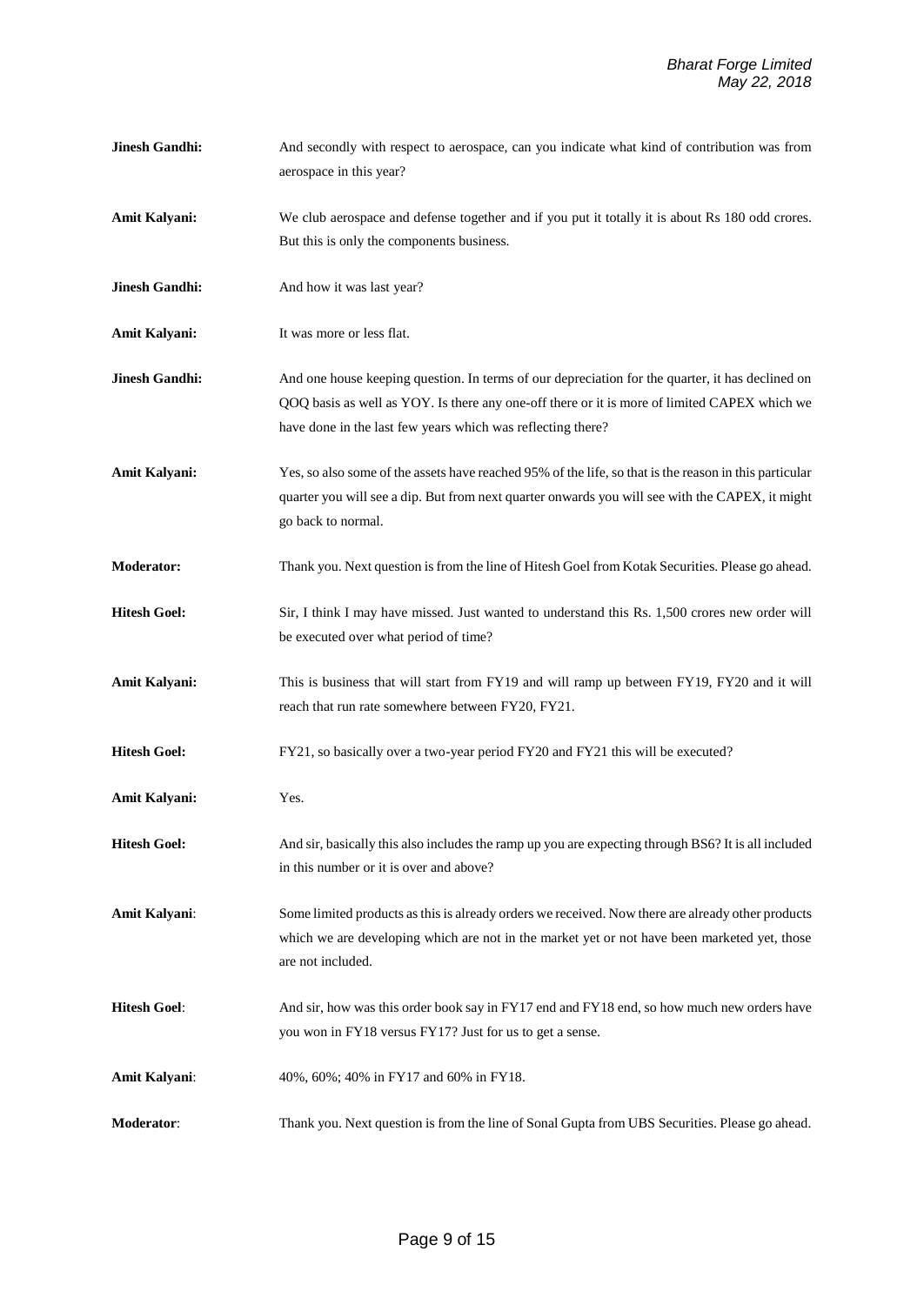**Sonal Gupta:** Just wanted to understand again in terms of this CAPEX. So what is the CAPEX that overall we are looking at I mean in terms of Rs. 500 crores for this year and FY20 any number you have? **Amit Kalyani:** No, I do not have any number for FY20. **Sonal Gupta:** And this Nellore facility will be I mean ready by when, when are you looking at that? **Amit Kalyani**: It will be ready by about April of next year, production by April of next year. **Sonal Gupta**: And just to come back to this point but I think you have mentioned, but I am just trying to understand that the expansion that we are doing is mainly related to PVs and Industrial side, it is not related to aerospace and some of the other stuff? **Amit Kalyani**: See what will happen is eventually as with these new plants come up, maybe one of our existing facilities can be converted to do only aerospace. So it will give us more opportunities for the future. **Sonal Gupta:** No, basically where I am coming from is I mean coming from what you sort of earlier said? **Amit Kalyani**: Current facilities that we are investing in are for the industrial passenger cars and little bit of commercial. **Sonal Gupta:** Sorry, the commercial what? **Amit Kalyani**: Commercial vehicles. **Sonal Gupta**: Okay so these are all order backed? **Amit Kalyani**: Yes, absolutely. **Sonal Gupta:** And just in terms of also while oil and gas you have talked about that we are going to double in next three to four years. Do we see this sort of so we see this as a continuous ramp up over the next three, four years or do you think that in the near term there could be a lull or I mean just to understand like? **Amit Kalyani**: I think you know it will be a step-by-step. There will be some good growth this year. See as I mentioned we are developing new products and new customers. So as this ramp up as the products developments and the new customer development happens, you will start seeing growth. But it will be YoY, every year you will see growth. **Sonal Gupta:** Okay and just lastly on this FX accounting just to understand so your realization rate like you mentioned is 68.3 and the FX loss is due to the difference between…. **Amit Kalyani:** These are all foreign currency loans, that is a notional entry. It is an accounting entry.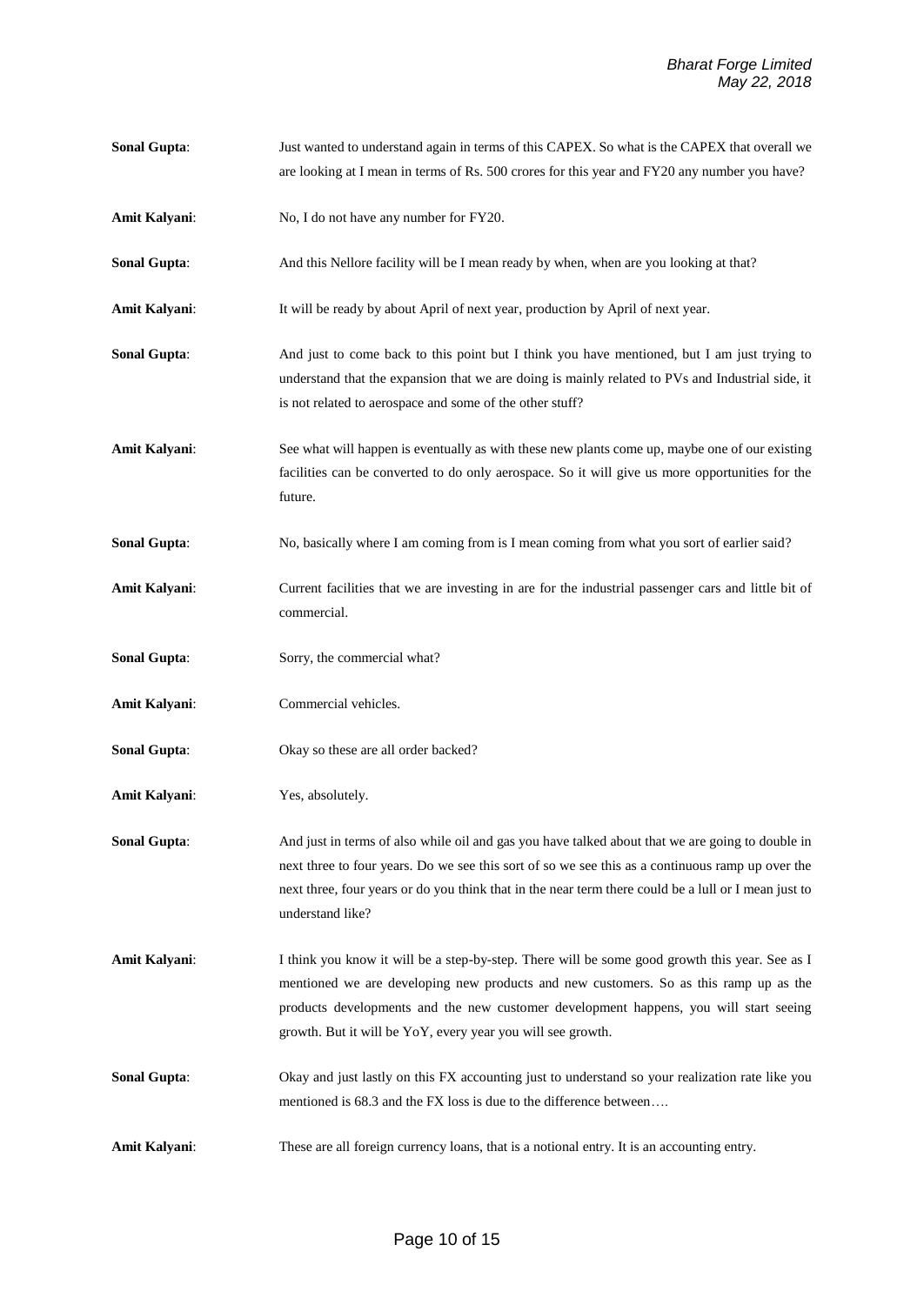| Sonal Gupta:             | So it is under foreign currency loan that is the thing?                                                                                                                                                                                                                                                                                                                                                                                                                                                                                                                                                                                                                                                                                                                                                                                                                                                                                                                                                                                                                                                                                                                                                                                                                                           |
|--------------------------|---------------------------------------------------------------------------------------------------------------------------------------------------------------------------------------------------------------------------------------------------------------------------------------------------------------------------------------------------------------------------------------------------------------------------------------------------------------------------------------------------------------------------------------------------------------------------------------------------------------------------------------------------------------------------------------------------------------------------------------------------------------------------------------------------------------------------------------------------------------------------------------------------------------------------------------------------------------------------------------------------------------------------------------------------------------------------------------------------------------------------------------------------------------------------------------------------------------------------------------------------------------------------------------------------|
| Amit Kalyani:            | Yes.                                                                                                                                                                                                                                                                                                                                                                                                                                                                                                                                                                                                                                                                                                                                                                                                                                                                                                                                                                                                                                                                                                                                                                                                                                                                                              |
| <b>Moderator:</b>        | Thank you. Next question is from the line of Basudeb Banerjee. Please go ahead.                                                                                                                                                                                                                                                                                                                                                                                                                                                                                                                                                                                                                                                                                                                                                                                                                                                                                                                                                                                                                                                                                                                                                                                                                   |
| <b>Basudeb Banerjee:</b> | Couple of queries. One is as you rightly said you gave your outlook on 28% odd US truck growth<br>this year. But from a next two to three years angle what is your view, when the cycle you think<br>of peaking out because we are already in the second year of on the higher side of growth, and<br>whenever this cycle reverses, the growth tends to taper off on a decline mode significantly. So<br>just to understand from your side when do you see the cycle reversing in terms of US class 8?<br>This is the first question, sir.                                                                                                                                                                                                                                                                                                                                                                                                                                                                                                                                                                                                                                                                                                                                                        |
| Amit Kalyani:            | It is very difficult to say so because two, three factors. If you go to the US and I was just there<br>till last week, the infrastructure in the US if you look at roads in most cities, rail, airports, it has<br>become really, really old, and you can actually see the difference between Germany or Japan or<br>even China and the level of infrastructure in the US in most places. So clearly the government<br>is very conscious of this and is talking about large investments in infrastructure.<br>Second is you know this whole e-commerce logistics business, e-commerce business is driving<br>logistics to a different level. If you see even in China the e-commerce business is driving logistics<br>like never before. So I think what was there in the past is not the new norm, at the same time it<br>cannot keep going vertically up continuously, but you know whether the same cyclicity is going<br>to be there whether the same periodicity is going to be there, really we do not know.<br>And we have all seen cycles before and we always come out stronger out of this cycle. So quite<br>frankly the whole purpose of developing new products and doing R&D is that when you add<br>capacities, let us start developing new products and bring them to the market. |
| <b>Basudeb Banerjee:</b> | And what percentage of your standalone business came from US Class 8 this year?                                                                                                                                                                                                                                                                                                                                                                                                                                                                                                                                                                                                                                                                                                                                                                                                                                                                                                                                                                                                                                                                                                                                                                                                                   |
| Amit Kalyani:            | 15%                                                                                                                                                                                                                                                                                                                                                                                                                                                                                                                                                                                                                                                                                                                                                                                                                                                                                                                                                                                                                                                                                                                                                                                                                                                                                               |
| <b>Basudeb Banerjee:</b> | For the whole fiscal?                                                                                                                                                                                                                                                                                                                                                                                                                                                                                                                                                                                                                                                                                                                                                                                                                                                                                                                                                                                                                                                                                                                                                                                                                                                                             |
| <b>Amit Kalyani:</b>     | US class 8.                                                                                                                                                                                                                                                                                                                                                                                                                                                                                                                                                                                                                                                                                                                                                                                                                                                                                                                                                                                                                                                                                                                                                                                                                                                                                       |
| <b>Basudeb Banerjee:</b> | For the year or quarter, sir?                                                                                                                                                                                                                                                                                                                                                                                                                                                                                                                                                                                                                                                                                                                                                                                                                                                                                                                                                                                                                                                                                                                                                                                                                                                                     |
| <b>Amit Kalyani:</b>     | No, year.                                                                                                                                                                                                                                                                                                                                                                                                                                                                                                                                                                                                                                                                                                                                                                                                                                                                                                                                                                                                                                                                                                                                                                                                                                                                                         |
| <b>Basudeb Banerjee:</b> | And last question sir if I see your gross profit per ton has been falling since the highs of June<br>quarter, second quarter, third quarter, now fourth quarter so each of the quarters have been<br>getting lower from the June quarter. So any specific reason why it is happening?                                                                                                                                                                                                                                                                                                                                                                                                                                                                                                                                                                                                                                                                                                                                                                                                                                                                                                                                                                                                             |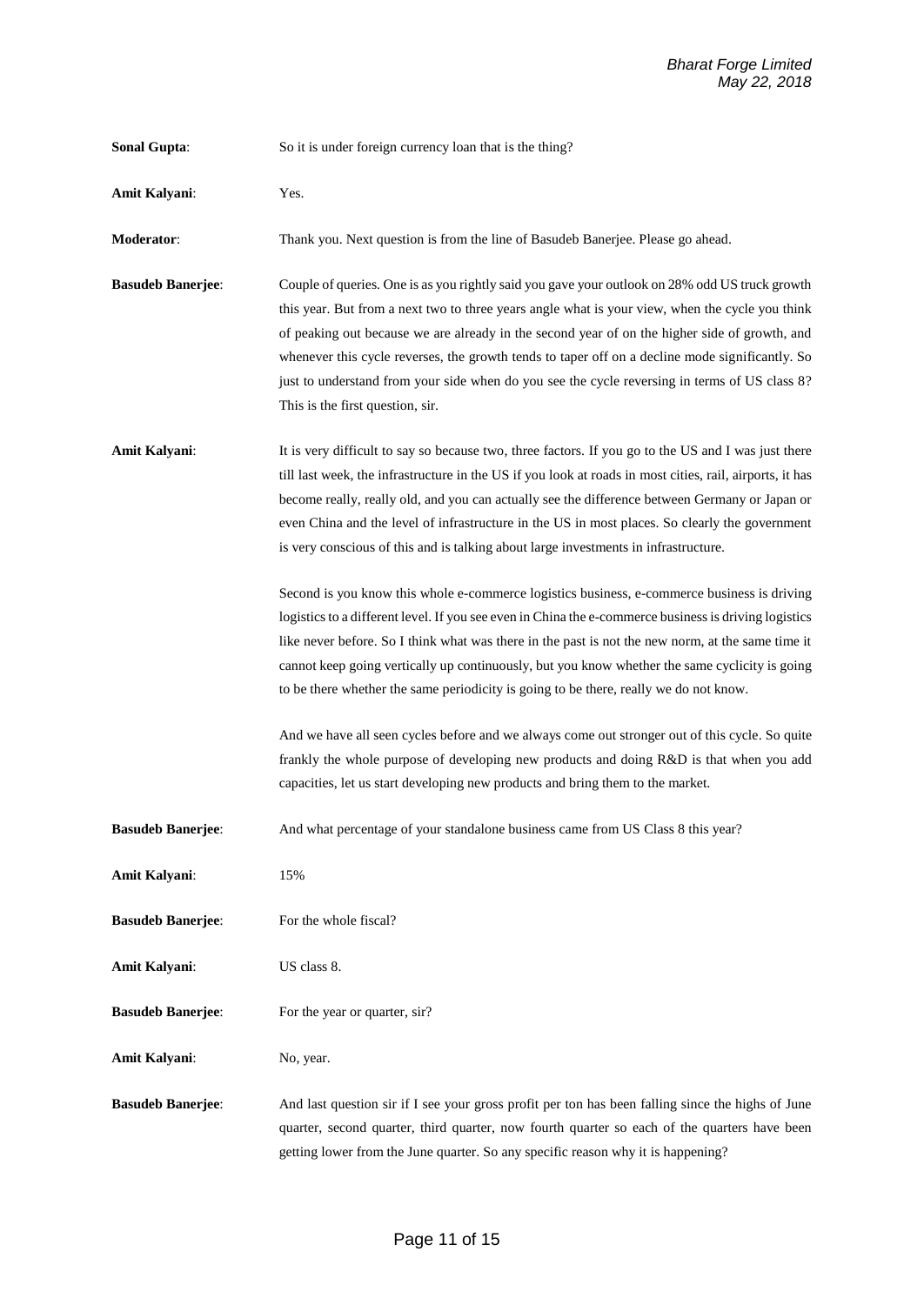- **Amit Kalyani**: Well, one is because our new passenger car business is starting out as raw parts and as the machining content increases then this will reverse. But for that new machining contracts to increase then our new machining lines needs to be ready and then that will change.
- **Basudeb Banerjee:** And what can be the timeline of those machining lines to be installed?
- **Amit Kalyani:** It is currently under installation and it will take about two quarters to fully ramp up.
- **Moderator**: Thank you. Next question is from the line of Pravin Yeolekar from CIMB. Please go ahead.
- **Pramod:** This is Pramod from CIMB. Couple of questions. One, the new CAPEX which you said of Rs. 4 billion is it more or machining you are creating?
- Amit Kalyani: No, we are doing forging and machining both.
- **Pramod:** And secondly is it more towards the engine components or you are more moving towards the transmission those type of work?
- **Amit Kalyani**: No, it is a variety of products. It is a whole range of products that will be needed in Euro 6 or BS 6 vehicles and for industrial products.
- **Pramod:** And coming to the passenger car business if you are bidding for new business in the passenger car to ramp up, are you raising your threshold return ratios considering the threat of new technologies like EV and all which may make this capacity redundant earlier than you might have thought?
- **Amit Kalyani**: No, I do not think any of these things are going to become redundant any time soon.
- **Pramod:** Okay so the bidding is similar to what you used to do might be two, three years?
- **Amit Kalyani**: In fact today the bidders are less.
- **Pramod:** Okay, so does that raise your chances of winning substantially?
- **Amit Kalyani**: Yes it does but you know we have to be strategic also we cannot go after everything, it is not feasible.
- **Pramod:** And this you are talking about international?
- **Amit Kalyani**: Yes absolutely because you know lot of new business needs new investments, a very few companies who have the capital to make very large new investments.
- **Pramod:** Okay and coming to the international business can you give some outlook in terms of international subsidiaries, what is the growth you are looking at and what will be the drivers?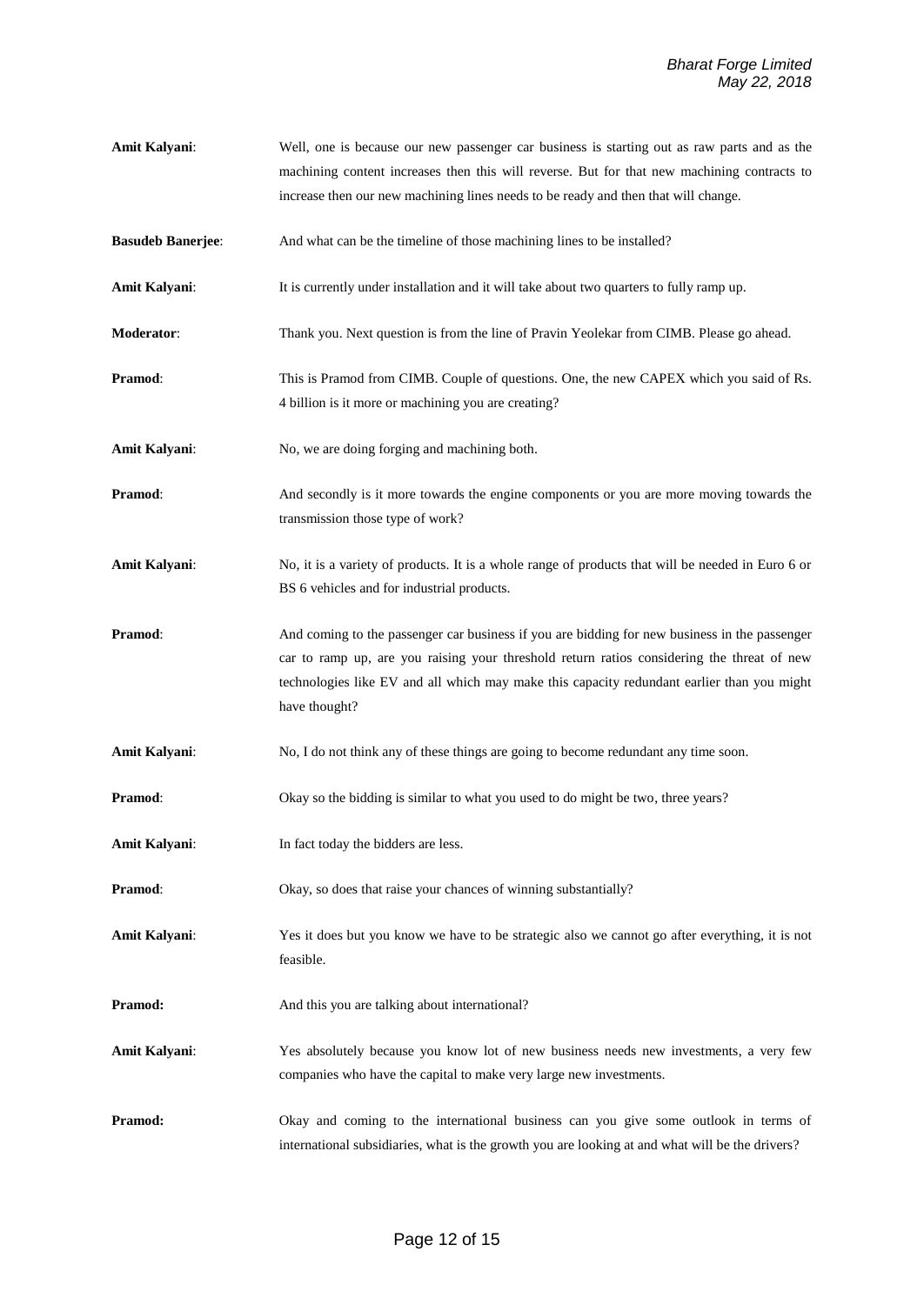**Amit Kalyani**: I think more than the revenue growth we are expecting a very strong bottom line. I think the revenue growth will be in line with underlying market, but the bottom line growth will be very strong. Again our new aluminum business will be ramping up and will be running at a stable level, so that will give us good profitability. **Pramod:** What is the utilization in the aluminum forging now and what is the run rate? Amit Kalyani: Currently it is about 55%. That should go to close to 90% this year. **Pramod:** And what is the broader revenue annual basis now there? **Amit Kalyani**: Revenue last year for our overseas subsidiaries was Rs. 2,700 crores I think that will go to close to Rs. 3,000 crores. **Moderator**: Thank you. Next question is from the line of Mahesh Bendre from Karvy Institutional Equity. Please go ahead. **Mahesh Bendre:** What is the current capacity utilization in our factories right now? **Amit Kalyani:** We are running anywhere between 75% to 80%. **Moderator:** Thank you. Next question is from the line of Anupam Goswami from Stewart & Mackertich. Please go ahead. **Anupam Goswami:** Just wanted to ask few questions. You said about going into Agri business and I just wanted to know like what kind of products would you be developing for this segment? **Amit Kalyani:** No, we are supplying components to the Agri sector. **Anupam Goswami**: Is it some kind of tractors and any kind of tools? **Amit Kalyani**: Right from tractors to harvesting and picking and other post-harvest automation equipment. **Anupam Goswami**: Okay and sir I just wanted to ask another question that is are you facing any kind of restriction on the US truck has putting sanction and challenging the Indian export subsidiaries? Amit Kalyani: No, we do not have any large export subsidiaries. **Anupam Goswami**: Okay and anything that sanction has been put on steel and steel products also, any threat from that side? **Amit Kalyani**: I do not have anything right now, so I do not want to talk about the future. Basically, we are not in a business which is dumping related business. That is all commodity products. **Anupam Goswami**: And your Andhra Pradesh facility when is it going to be commissioned and start producing?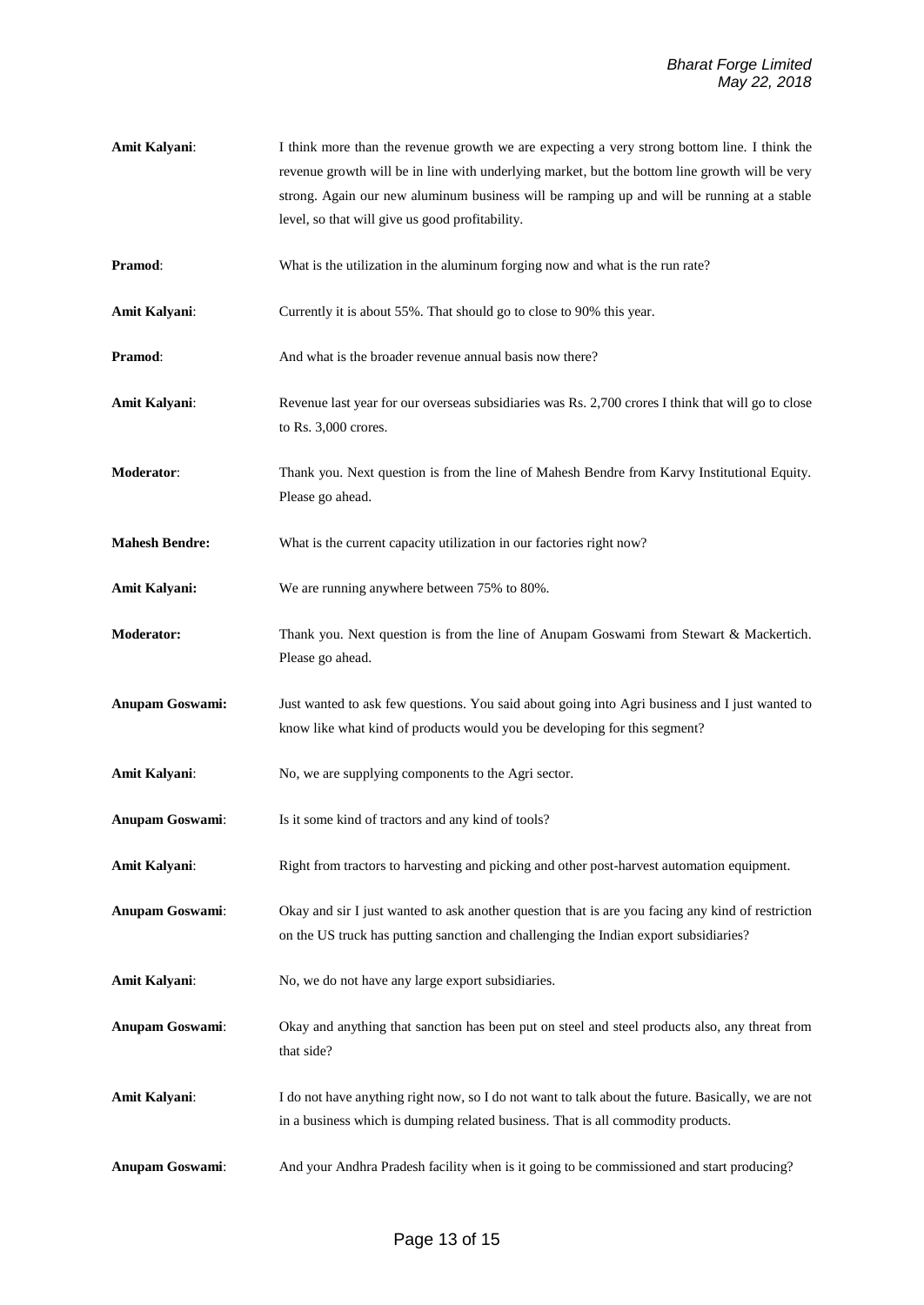- **Amit Kalyani:** April of next year.
- **Moderator:** Thank you. Next question is from the line of Priya Ranjan from Systematix Shares and Stocks. Please go ahead.
- **Priya Ranjan:** My question relates to the domestic industrial business. So how big is the Agri in that overall?
- **Amit Kalyani**: Currently Agri is very small, Agri currently all put together is about Rs. 110 crores to Rs. 120 crores.
- **Priya Ranjan:** And what kind of run rate we can expect from Nellore from the next year?
- **Amit Kalyani:** Next year will be a starting year you know you have to give it at least two years to reach a certain amount but that plant when it is fully up and running should do about close to Rs. 500 crores based on the current estimate. Then obviously we have lots of place to grow so our plan there is to build a very large facility.
- **Priya Ranjan:** Any outlook on domestic mining etcetera?
- **Amit Kalyani:** I do not want to give outlook because I do not know when everything will fall in place but bottom line is that and you know what is happening. Goa mining has been banned, Karnataka private mining has been banned, most state private mining has been banned. Coal mining also is not really growing in a meaningful way, but you know there are lots of steps that the government is taking in terms of getting commercial miners, getting merchant miners come and do mining activities, invest in technology etcetera.

Once this happens then you will start seeing a very substantial growth in industrial activity because these are sectors that are huge contributors to the entire GDP right from people employment to transportation to everything. You are looking at virtually doubling of the mining activity in India. Coal will double, iron ore will more than double, other minerals will also increase, so you are talking about a very large potential growth.

- **Priya Ranjan:** Earlier we have talked about around Rs. 7,000 crores of topline so can we achieve next year based on I mean the growth outlook you are giving?
- **Amit Kalyani:** Well, next year we will do the best we can, but I think we will still have a good growth. I do not want to give a forward-looking statement like that, but I think we will have a very good growth.
- **Priya Ranjan:** And one last question on this CAPEX of Baramati is it I mean some new fresh line is also putting in place?
- Amit Kalyani: Yes, we are going to put in fresh lines obviously.
- **Priya Ranjan:** So what kind of tonnage you are looking at?